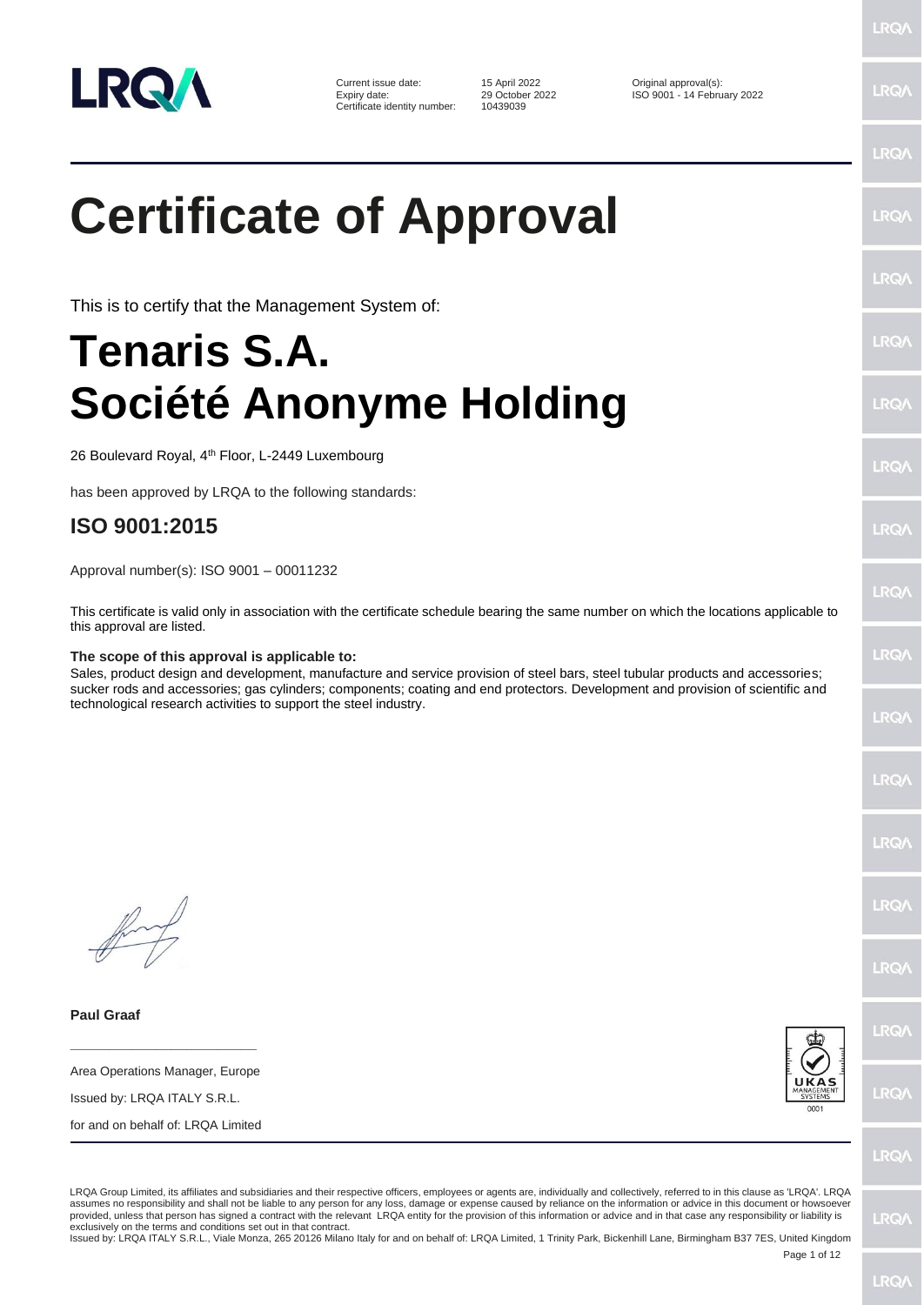

| Location                                                                                                                                 | <b>Activities</b>                                                                                                                                           | <b>LRQ/</b>                |
|------------------------------------------------------------------------------------------------------------------------------------------|-------------------------------------------------------------------------------------------------------------------------------------------------------------|----------------------------|
| <b>Tenaris HQ</b><br>Dr. Simini 250, B2804MHA Campana - Buenos Aires, Argentina                                                          | ISO 9001:2015<br>Quality Management System Head Quarters.                                                                                                   | <b>LRQA</b>                |
| Tenaris Siderca (Siderca S.A.I.C.)<br>Dr. Simini 250, B2804MHA Campana - Buenos Aires, Argentina                                         | ISO 9001:2015<br>Sales, manufacture and service provision of steel bars, hot<br>rolled and cold drawn seamless steel tubular products and                   | <b>LRQA</b>                |
|                                                                                                                                          | accessories and end protectors.<br>ISO 9001 - 00011232-005                                                                                                  | <b>LRQA</b>                |
| <b>TENARIS - SCRAP SERVICE S.A.</b><br>Ruta 6, Km 203,436 Campana - Provincia de Buenos Aires,                                           | ISO 9001:2015<br>Reception, Processing and Sales of Ferrous Materials.                                                                                      | <b>LRQA</b>                |
| Argentina                                                                                                                                | Recycling of Vehicles and Sales of Related Services.<br>ISO 9001 - 00011232-095                                                                             | <b>LRQA</b>                |
| <b>Tenaris Product Development</b><br>Dr. Simini 250, B2804MHA Campana - Buenos Aires, Argentina                                         | ISO 9001:2015<br>Design and development activities for Premium<br>Connections and other type of tubular products.<br>ISO 9001 - 00011232-053                | <b>LRQA</b>                |
| <b>Tenaris REDE-Argentina (Testing and Technical</b><br>Solutions.ar S.A.)<br>Dr. Simini 250, B2804MHA Campana - Buenos Aires, Argentina | ISO 9001:2015<br>Development and provision of scientific and technological<br>research activities to support the steel industry.<br>ISO 9001 - 00011232-085 | <b>LRQA</b><br><b>LRQA</b> |
| <b>TENARIS - SCRAP SERVICE S.A.</b><br>Avda. General Savio 4655, (5014) Ciudad de Córdoba -                                              | ISO 9001:2015<br>Reception, Processing and Sales of Ferrous Materials.                                                                                      | LRQ/                       |
| Provincia de Córdoba, Argentina                                                                                                          | Recycling of Vehicles and Sales of Related Services.<br>ISO 9001 - 00011232-094                                                                             | <b>LRQA</b>                |
|                                                                                                                                          |                                                                                                                                                             | <b>LRQA</b>                |
|                                                                                                                                          |                                                                                                                                                             | <b>LRQA</b>                |
|                                                                                                                                          | <b>SYSTEMS</b><br>0001                                                                                                                                      | <b>LRQA</b>                |
|                                                                                                                                          |                                                                                                                                                             | <b>LRQA</b>                |

Page 2 of 12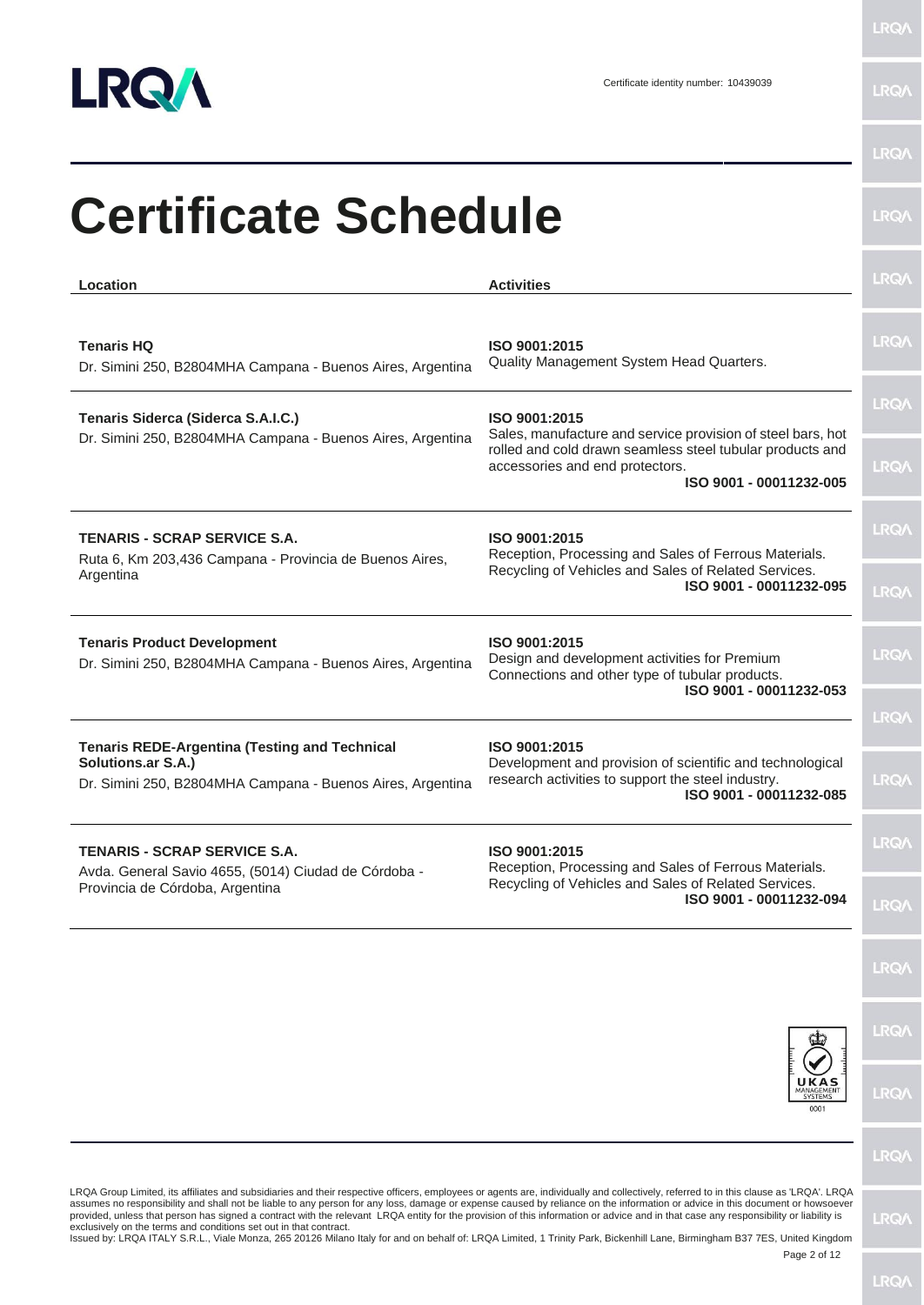

| Location                                                                                                                        | <b>Activities</b>                                                                                                                                                                                                            | <b>LRQ/</b>                |
|---------------------------------------------------------------------------------------------------------------------------------|------------------------------------------------------------------------------------------------------------------------------------------------------------------------------------------------------------------------------|----------------------------|
| <b>TENARIS - SCRAP SERVICE S.A.</b><br>Ruta de la Tradición (7424) Esteban Echeverría - Provincia de<br>Buenos Aires, Argentina | ISO 9001:2015<br>Reception, Processing and Sales of Ferrous Materials.<br>Recycling of Vehicles and Sales of Related Services.<br>ISO 9001 - 00011232-097                                                                    | <b>LRQA</b>                |
| <b>TENARIS - SCRAP SERVICE S.A.</b><br>Ruta 8, Km 18 N° 4846, (1650) San Martín - Provincia de<br>Buenos Aires, Argentina       | ISO 9001:2015<br>Reception, Processing and Sales of Ferrous Materials.<br>Recycling of Vehicles and Sales of Related Services.<br>ISO 9001 - 00011232-096                                                                    | <b>LRQA</b><br><b>LRQA</b> |
| <b>Tenaris Siat Villa Constitucion (Siat S.A.)</b><br>Ruta Provincial 21 Km 49, 2919 Santa Fe,<br>Argentina                     | ISO 9001:2015<br>Sales and manufacture (including coating application) of<br>steel welded tubular products.<br>ISO 9001 - 00011232-045                                                                                       | <b>LRQA</b>                |
|                                                                                                                                 |                                                                                                                                                                                                                              | <b>LRQA</b>                |
| Tenaris Siat Valentin Alsina (Siat S.A.)<br>Guatemala 3400, 1822 Valentin Alsina - Buenos Aires,<br>Argentina                   | ISO 9001:2015<br>Manufacture (including coating application) of welded steel<br>tubes.<br>ISO 9001 - 00011232-011                                                                                                            | <b>LRQA</b>                |
|                                                                                                                                 |                                                                                                                                                                                                                              | <b>LRQA</b>                |
| Tenaris Villa Mercedes (Metalmecanica S.A.)<br>Ruta 7, km 701, (5730) Villa Mercedes - San Luis, Argentina                      | ISO 9001:2015<br>Sales, manufacture, design and technical support services<br>for steel sucker rods and accesories; hollow rods, polished<br>rods, sinker bars, sucker rods guides, steel tube lining and<br>end protectors. | <b>LRQA</b>                |
|                                                                                                                                 | ISO 9001 - 00011232-047                                                                                                                                                                                                      | <b>LRQ/</b>                |
| Tenaris Villa Mercedes (Metalmecanica S.A.)<br>Ruta 55, Km 754,100, (5730) Villa Mercedes - San Luis,<br>Argentina              | ISO 9001:2015<br>Manufacture of hot rolled steel bars.<br>ISO 9001 - 00011232-009                                                                                                                                            | <b>LRQA</b>                |
|                                                                                                                                 |                                                                                                                                                                                                                              | <b>LRQA</b>                |
|                                                                                                                                 |                                                                                                                                                                                                                              | <b>LRQA</b>                |
|                                                                                                                                 | <b>SYSTEMS</b><br>0001                                                                                                                                                                                                       | <b>LRQA</b>                |
|                                                                                                                                 |                                                                                                                                                                                                                              | <b>LRQA</b>                |

Page 3 of 12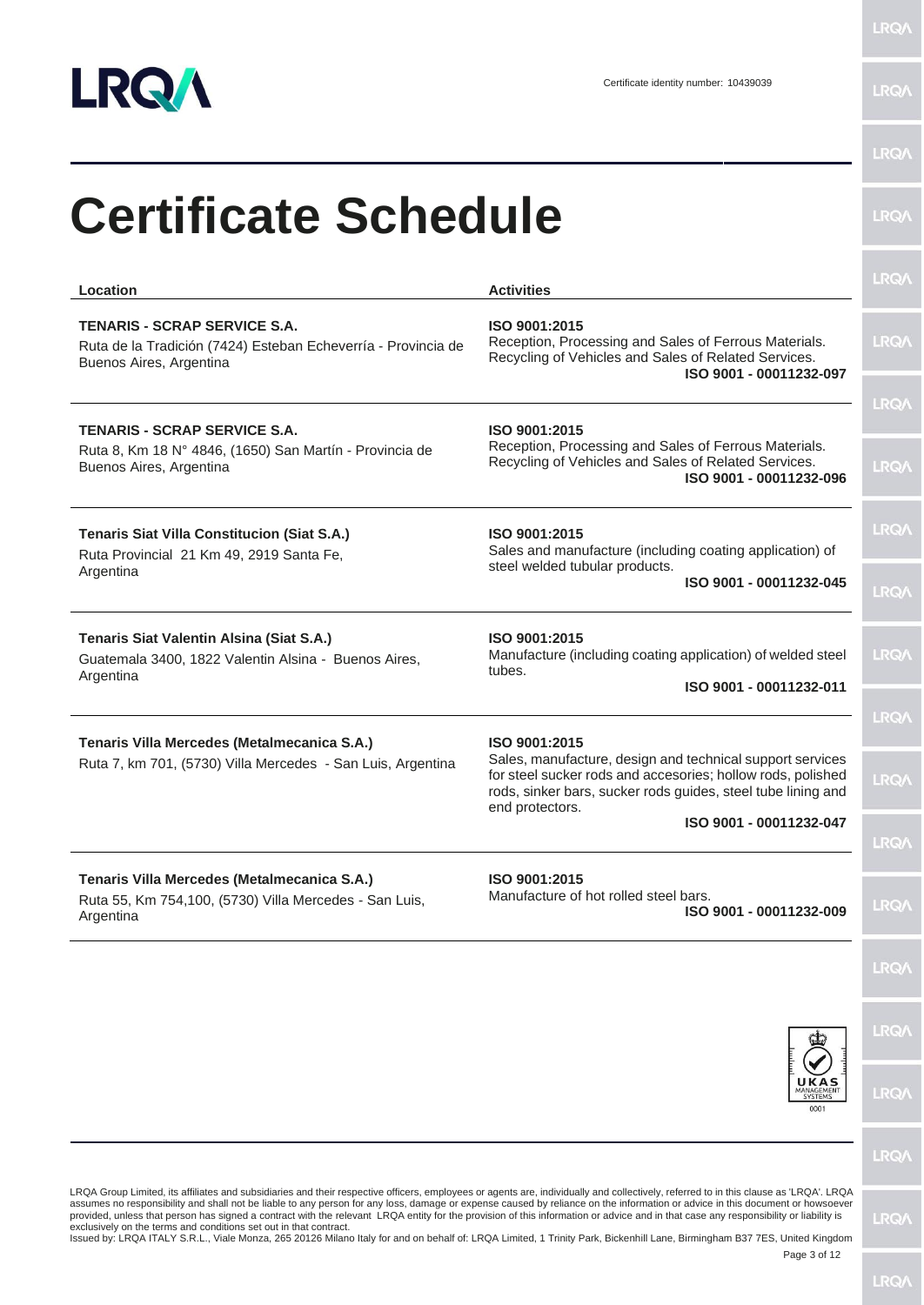

| Location                                                                                                                                                                                                        | <b>Activities</b>                                                                                                                                                                                                                              | <b>LRQA</b>                |
|-----------------------------------------------------------------------------------------------------------------------------------------------------------------------------------------------------------------|------------------------------------------------------------------------------------------------------------------------------------------------------------------------------------------------------------------------------------------------|----------------------------|
| Tenaris Santa Cruz de la Sierra (Tenaris Global Services de<br><b>Bolivia S.A.)</b><br>Calle Tropical esquina Av. Las Ramblas. Edificio Torre ALAS,<br>Piso Nº7, Oficina Norte Santa Cruz de la Sierra, Bolivia | ISO 9001:2015<br>Sales, service provision and storage of steel tubular<br>products and accessories.<br>ISO 9001 - 00011232-022                                                                                                                 | <b>LRQA</b>                |
| Tenaris Confab Sucker Rods (Tenaris Confab Hastes de<br><b>Bombeio S.A.)</b><br>Rua Dr. Gonzaga s/n (12440-200) Moreira César,<br>Pindamonhangaba - Sao Paulo, Brazil                                           | ISO 9001:2015<br>Sales, manufacture and technical support services for<br>steel sucker rods and accessories, polished rods, sucker<br>rods guides and sinker bars.<br>ISO 9001 - 00011232-077                                                  | <b>LRQA</b><br><b>LRQA</b> |
| Tenaris Confab (Confab Industrial S.A.)                                                                                                                                                                         | ISO 9001:2015                                                                                                                                                                                                                                  | LRQ/\                      |
| Avenida Gastao Vidigal Neto, 475 (12414-020) Cidade Nova,<br>Pindamonhangaba - Sao Paulo, Brazil                                                                                                                | Manufacture and service provision of welded carbon and<br>micro alloyed steel tubes coated and uncoated, and<br>structural tubes. Storage and distribution of pipes and<br>supply services of inspections of pipes.<br>ISO 9001 - 00011232-030 | <b>LRQA</b>                |
|                                                                                                                                                                                                                 |                                                                                                                                                                                                                                                | <b>LRQA</b>                |
| <b>Tenaris Global Services (Canada)</b><br>400, 530-8th Ave SW, Calgary - Alberta,<br>72P 3S8, Canada                                                                                                           | ISO 9001:2015<br>Sales, service provision and storage of steel tubular<br>products and accessories.<br>ISO 9001 - 00011232-070                                                                                                                 | <b>LRQA</b>                |
| Tenaris Nisku (Hydril Canadian Company Limited<br>Partnership)                                                                                                                                                  | ISO 9001:2015<br>Sales, manufacture and service provision of steel tubular                                                                                                                                                                     | <b>LRQA</b>                |
| 2307 8th Street, Nisku, Alberta, T9E 7Z3,<br>Canada                                                                                                                                                             | products and accessories.<br>ISO 9001 - 00011232-052                                                                                                                                                                                           | <b>LRQ/</b>                |
| Tenaris AlgomaTubes (Algoma Tubes Inc.)<br>547 Wallace Terrace, Sault Sainte Marie, Ontario, P6C 1L9,<br>Canada                                                                                                 | ISO 9001:2015<br>Manufacture and service provision of hot rolled seamless<br>steel tubular products and accessories.                                                                                                                           | <b>LRQA</b>                |
|                                                                                                                                                                                                                 | ISO 9001 - 00011232-037                                                                                                                                                                                                                        | <b>LRQA</b>                |
|                                                                                                                                                                                                                 |                                                                                                                                                                                                                                                | <b>LRQA</b>                |
|                                                                                                                                                                                                                 | <b>SYSTEMS</b><br>0001                                                                                                                                                                                                                         | <b>LRQA</b>                |
|                                                                                                                                                                                                                 |                                                                                                                                                                                                                                                | <b>LRQA</b>                |
| LRQA Group Limited, its affiliates and subsidiaries and their respective officers, employees or agents are, individually and collectively, referred to in this clause as 'LRQA'. LRQA                           |                                                                                                                                                                                                                                                |                            |

provided, unless that person has signed a contract with the relevant LRQA entity for the provision of this information or advice and in that case any responsibility or liability is<br>exclusively on the terms and conditions s

Page 4 of 12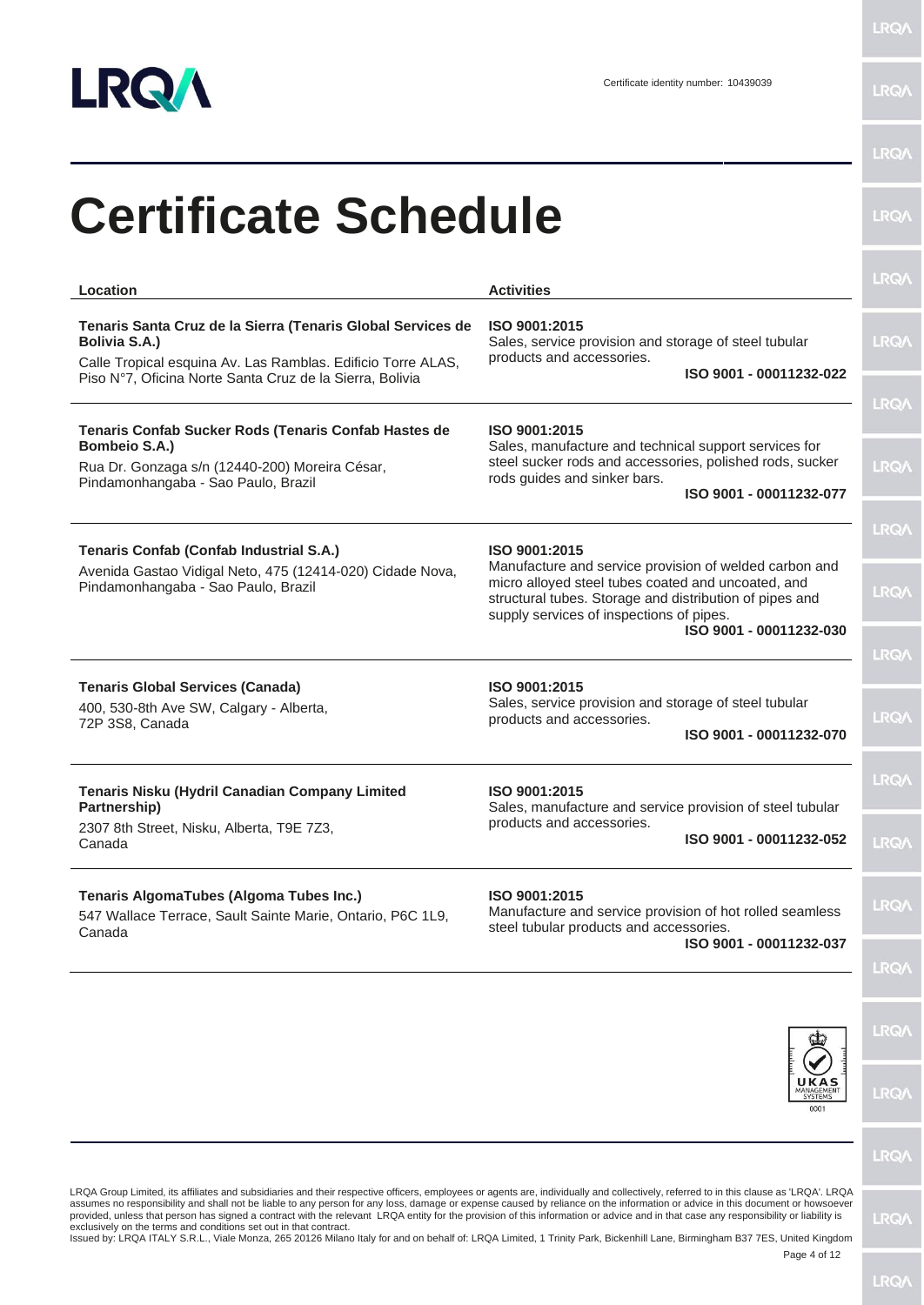

| Location                                                                                                                                                             | <b>Activities</b>                                                                                                                               | <b>LRQA</b>                |
|----------------------------------------------------------------------------------------------------------------------------------------------------------------------|-------------------------------------------------------------------------------------------------------------------------------------------------|----------------------------|
| Tenaris Qingdao (Tenaris Qingdao Steel Pipes Ltd)<br>No. 2001, Kunlun Shan South Road, Eco & Tech Development<br>Zone, Qingdao City, Shandong Province 266500, China | ISO 9001:2015<br>Sales, manufacture and service provision of steel tubular<br>products and accessories.<br>ISO 9001 - 00011232-048              | <b>LRQA</b>                |
|                                                                                                                                                                      |                                                                                                                                                 | <b>LRQA</b>                |
| <b>Tenaris TuboCaribe (Tenaris Tubocaribe LTDA)</b><br>Parque Industrial Carlos Velez Pombo Km 1 Via Turbaco<br>Turbaco, Bolívar, Colombia                           | ISO 9001:2015<br>Sales and manufacture (including coating application) of<br>steel tubular products and accessories.<br>ISO 9001 - 00011232-058 | <b>LRQA</b>                |
| Tenaris Machachi (Tenaris Ecuador S.A.)<br>Panamericana Sur Km 16,2 y camino a San Alfonso, Vía a                                                                    | ISO 9001:2015<br>Threading and service provision of steel tubular products<br>and accessories.                                                  | <b>LRQA</b>                |
| Machachi Pichincha, Ecuador                                                                                                                                          | ISO 9001 - 00011232-093                                                                                                                         | <b>LRQA</b>                |
| <b>Tenaris Quito (Tenaris Global Services Ecuador S.A.)</b><br>Av. 12 de Octubre No. 26-97, Oficina 202 Edificio TORRE, 1492<br>Quito, Ecuador                       | ISO 9001:2015<br>Sales, service provision and storage of steel tubular<br>products and accessories.<br>ISO 9001 - 00011232-021                  | <b>LRQA</b>                |
|                                                                                                                                                                      |                                                                                                                                                 | <b>LRQA</b>                |
| <b>Tenaris Cairo (Tenaris Global Services S.A.E.)</b><br>Plot no.67 90th Street First section 6th floor - City Center, New<br>Cairo, Egypt                           | ISO 9001:2015<br>Sales and service provision of steel tubular products and<br>accessories.<br>ISO 9001 - 00011232-063                           | <b>LRQA</b>                |
| Tenaris SPIJ (PT. Seamless Pipe Indonesia Jaya)                                                                                                                      | ISO 9001:2015                                                                                                                                   | <b>LRQ/</b>                |
| Krakatau Industrial Estate Cilegon, Banten Jl. Antartika I Kav.<br>F4, Cilegon, Indonesia, 42436,<br>Indonesia                                                       | Sales, manufacture and service provision of steel tubular<br>products and accessories.<br>ISO 9001 - 00011232-073                               | <b>LRQA</b>                |
|                                                                                                                                                                      |                                                                                                                                                 | <b>LRQA</b>                |
|                                                                                                                                                                      |                                                                                                                                                 | <b>LRQA</b>                |
|                                                                                                                                                                      |                                                                                                                                                 | LRQ/<br>MANAGEMENT<br>0001 |
|                                                                                                                                                                      |                                                                                                                                                 | <b>LRQA</b>                |

assumes no responsibility and shall not be liable to any person for any loss, damage or expense caused by reliance on the information or advice in this document or howsoever<br>provided, unless that person has signed a contra

Page 5 of 12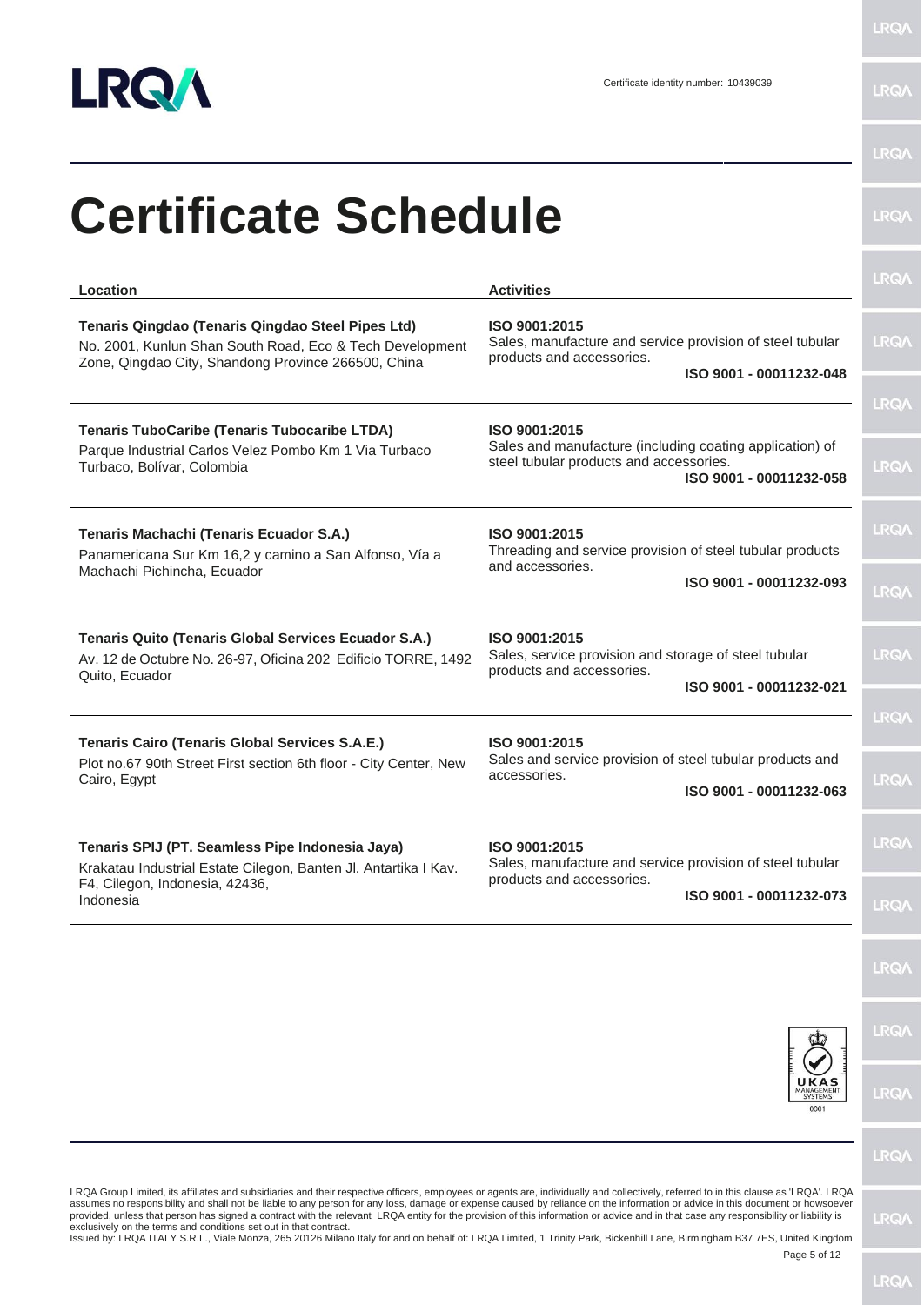

**LRQA** 

|                                                                                                                                                                                                                                                                                                                                                                                                                                                                                                                                                                                                                                     |                                                                                                                                                              | <b>LRQ/</b> |
|-------------------------------------------------------------------------------------------------------------------------------------------------------------------------------------------------------------------------------------------------------------------------------------------------------------------------------------------------------------------------------------------------------------------------------------------------------------------------------------------------------------------------------------------------------------------------------------------------------------------------------------|--------------------------------------------------------------------------------------------------------------------------------------------------------------|-------------|
| <b>Certificate Schedule</b>                                                                                                                                                                                                                                                                                                                                                                                                                                                                                                                                                                                                         |                                                                                                                                                              | <b>LRQ/</b> |
| Location                                                                                                                                                                                                                                                                                                                                                                                                                                                                                                                                                                                                                            | <b>Activities</b>                                                                                                                                            | <b>LRQA</b> |
| Tenaris Batam (PT. Hydril Indonesia)<br>Kabil Industrial Estae, JI Hang Kesturi 1 Kav 23 & 24, Kabil<br>Batam, Riau Islands, 29467, Indonesia                                                                                                                                                                                                                                                                                                                                                                                                                                                                                       | ISO 9001:2015<br>Threading of casing and tubing steel pipes and<br>accessories; sales, service provision and storage of<br>tubular products and accessories. | <b>LRQA</b> |
|                                                                                                                                                                                                                                                                                                                                                                                                                                                                                                                                                                                                                                     | ISO 9001 - 00011232-054                                                                                                                                      | <b>LRQA</b> |
| <b>Tenaris Arcore (Dalmine S.p.A.)</b><br>Via A. Grandi 100, 20862 Arcore (Monza e della Brianza), Italy                                                                                                                                                                                                                                                                                                                                                                                                                                                                                                                            | ISO 9001:2015<br>Manufacture of hot rolled seamless steel tubular products<br>and components.<br>ISO 9001 - 00011232-090                                     | <b>LRQA</b> |
|                                                                                                                                                                                                                                                                                                                                                                                                                                                                                                                                                                                                                                     |                                                                                                                                                              | LRQ/\       |
| Tenaris Costa Volpino (Dalmine S.p.A.)<br>Via Piò, 30, 24062 Costa Volpino (Bergamo),<br>Italy                                                                                                                                                                                                                                                                                                                                                                                                                                                                                                                                      | ISO 9001:2015<br>Manufacture of hot rolled and cold drawn seamless steel<br>tubular products and components.<br>ISO 9001 - 00011232-089                      | <b>LRQA</b> |
| Tenaris Dalmine (Dalmine S.p.A.)<br>P.za Caduti 6 Luglio 1944 n. 1, 24044 Dalmine,                                                                                                                                                                                                                                                                                                                                                                                                                                                                                                                                                  | ISO 9001:2015<br>Sales, manufacture and service provision of steel bars, hot<br>rolled seamless steel tubular products and accessories.                      | <b>LRQA</b> |
| Italy                                                                                                                                                                                                                                                                                                                                                                                                                                                                                                                                                                                                                               | Sales, product design, manufacture and service provision<br>of gas cylinders.<br>ISO 9001 - 00011232-001                                                     | <b>LRQA</b> |
| Tenaris Piombino (Dalmine S.p.A.)<br>Località Ischia di Crociano, 57025 Piombino (Livorno), Italy                                                                                                                                                                                                                                                                                                                                                                                                                                                                                                                                   | ISO 9001:2015<br>Manufacture (including coating application) of seamless                                                                                     | <b>LRQA</b> |
|                                                                                                                                                                                                                                                                                                                                                                                                                                                                                                                                                                                                                                     | steel tubular products.<br>ISO 9001 - 00011232-003                                                                                                           | <b>LRQA</b> |
| Tenaris Sabbio Bergamasco (Dalmine S.p.A.)<br>Via Levate 2, 24044 Sabbio Bergamasco (Bergamo), Italy                                                                                                                                                                                                                                                                                                                                                                                                                                                                                                                                | ISO 9001:2015<br>Design and manufacture of steel gas cylinders.<br>ISO 9001 - 00011232-002                                                                   | <b>LRQA</b> |
|                                                                                                                                                                                                                                                                                                                                                                                                                                                                                                                                                                                                                                     |                                                                                                                                                              | <b>LRQA</b> |
|                                                                                                                                                                                                                                                                                                                                                                                                                                                                                                                                                                                                                                     |                                                                                                                                                              | <b>LRQA</b> |
|                                                                                                                                                                                                                                                                                                                                                                                                                                                                                                                                                                                                                                     | UKAS<br>MANAGEMENT<br>0001                                                                                                                                   | <b>LRQA</b> |
|                                                                                                                                                                                                                                                                                                                                                                                                                                                                                                                                                                                                                                     |                                                                                                                                                              | <b>LRQA</b> |
| LRQA Group Limited, its affiliates and subsidiaries and their respective officers, employees or agents are, individually and collectively, referred to in this clause as 'LRQA'. LRQA<br>assumes no responsibility and shall not be liable to any person for any loss, damage or expense caused by reliance on the information or advice in this document or howsoever<br>provided, unless that person has signed a contract with the relevant LRQA entity for the provision of this information or advice and in that case any responsibility or liability is<br>exclusively on the terms and conditions set out in that contract. |                                                                                                                                                              | <b>LRQA</b> |

exclusively on the terms and conditions set out in that contract.<br>Issued by: LRQA ITALY S.R.L., Viale Monza, 265 20126 Milano Italy for and on behalf of: LRQA Limited, 1 Trinity Park, Bickenhill Lane, Birmingham B37 7ES, U

Page 6 of 12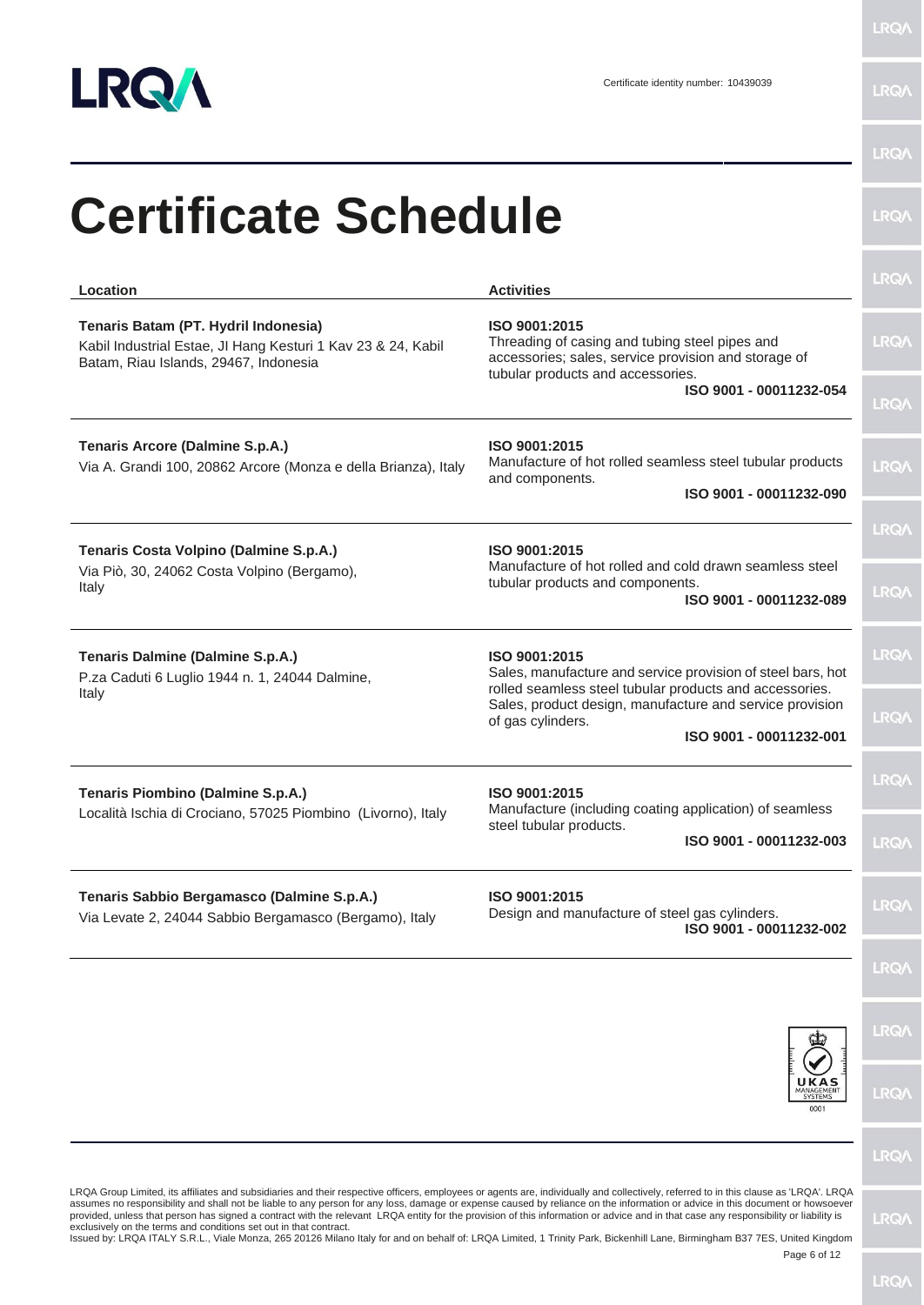

LRQ/\

|                                                                                                                                                                                                                                                                                                                                                                        |                                                                                                                                                                                      | <b>LRQA</b> |
|------------------------------------------------------------------------------------------------------------------------------------------------------------------------------------------------------------------------------------------------------------------------------------------------------------------------------------------------------------------------|--------------------------------------------------------------------------------------------------------------------------------------------------------------------------------------|-------------|
| <b>Certificate Schedule</b>                                                                                                                                                                                                                                                                                                                                            |                                                                                                                                                                                      | <b>LRQA</b> |
| Location                                                                                                                                                                                                                                                                                                                                                               | <b>Activities</b>                                                                                                                                                                    | <b>LRQA</b> |
| <b>Tenaris Dalmine OCTG Accessories Center (Dalmine</b><br>S.p.A.)<br>Via Friuli, 7/B, 24044 Dalmine (Bergamo),<br>Italy                                                                                                                                                                                                                                               | ISO 9001:2015<br>Manufacturing of OCTG and Mechanical Equipment and<br>Provision of Threading Service.<br>ISO 9001 - 00011232-084                                                    | <b>LRQA</b> |
|                                                                                                                                                                                                                                                                                                                                                                        |                                                                                                                                                                                      | <b>LRQA</b> |
| <b>Tenaris NKKTubes (NKKTUBES)</b><br>2-1, Ikegami Kawasaki-ku, Kawasaki 210-0864,<br>Japan                                                                                                                                                                                                                                                                            | ISO 9001:2015<br>Sales, manufacture and service provision of hot rolled<br>seamless steel tubular products and accessories.<br>ISO 9001 - 00011232-038                               | <b>LRQA</b> |
| Tenaris Aktau (Kazakhstan Pipe Threaders LLP)<br>130000, Mangystau Region, Aktau - Industrial Zone, Subzone                                                                                                                                                                                                                                                            | ISO 9001:2015<br>Sales, manufacture and service provision of steel tubular<br>products and accessories. Sales and service provision of                                               | LRQ/        |
| #3, Building ABK, Aktau, Kazakhstan                                                                                                                                                                                                                                                                                                                                    | steel tubular products and accessories.<br>ISO 9001 - 00011232-082                                                                                                                   | <b>LRQA</b> |
| Tenaris División Conexiones (Tubos de Acero de México<br>S.A.                                                                                                                                                                                                                                                                                                          | ISO 9001:2015<br>Sales and manufacture of seamless steel buttweld fittings.                                                                                                          | <b>LRQA</b> |
| Carretera Monterrey-Laredo km. 24.2, (65550) Ciénega de<br>Flores, Nuevo Leon, Mexico                                                                                                                                                                                                                                                                                  | ISO 9001 - 00011232-039                                                                                                                                                              | <b>LRQA</b> |
| <b>Tenaris REDE-Mexico (Testing and Technical Solutions,</b><br>S.A. de C.V.)<br>Km. 433.7 Carretera Mexico - Veracruz Vía Xalapa, 91697                                                                                                                                                                                                                               | ISO 9001:2015<br>Development and provision of scientific and technological<br>research activities to support the steel industry.                                                     | <b>LRQA</b> |
| Veracruz, Mexico                                                                                                                                                                                                                                                                                                                                                       | ISO 9001 - 00011232-086                                                                                                                                                              |             |
| Tenaris Tamsa Sucker Rods (Tubos de Acero de Mexico,<br>S.A.                                                                                                                                                                                                                                                                                                           | ISO 9001:2015<br>Sales, manufacture and service provision of sucker rods                                                                                                             | <b>LRQA</b> |
| Km. 433.7 Carretera México - Veracruz Vía Xalapa, 91697<br>Veracruz, Mexico                                                                                                                                                                                                                                                                                            | and accessories, sucker rods guides and sinker bars.<br>ISO 9001 - 00011232-091                                                                                                      | <b>LRQA</b> |
|                                                                                                                                                                                                                                                                                                                                                                        |                                                                                                                                                                                      | <b>LRQ/</b> |
|                                                                                                                                                                                                                                                                                                                                                                        |                                                                                                                                                                                      | <b>LRQA</b> |
|                                                                                                                                                                                                                                                                                                                                                                        | ANAGEMEN<br>SYSTEMS<br>0001                                                                                                                                                          | <b>LRQA</b> |
|                                                                                                                                                                                                                                                                                                                                                                        |                                                                                                                                                                                      | <b>LRQA</b> |
| LRQA Group Limited, its affiliates and subsidiaries and their respective officers, employees or agents are, individually and collectively, referred to in this clause as 'LRQA'. LRQA<br>assumes no responsibility and shall not be liable to any person for any loss, damage or expense caused by reliance on the information or advice in this document or howsoever | provided, unless that person has signed a contract with the relevant LRQA entity for the provision of this information or advice and in that case any responsibility or liability is |             |

provided, unless that person has signed a contract with the relevant LRQA entity for the provision of this information or advice and in that case any responsibility or liability is<br>exclusively on the terms and conditions s

Page 7 of 12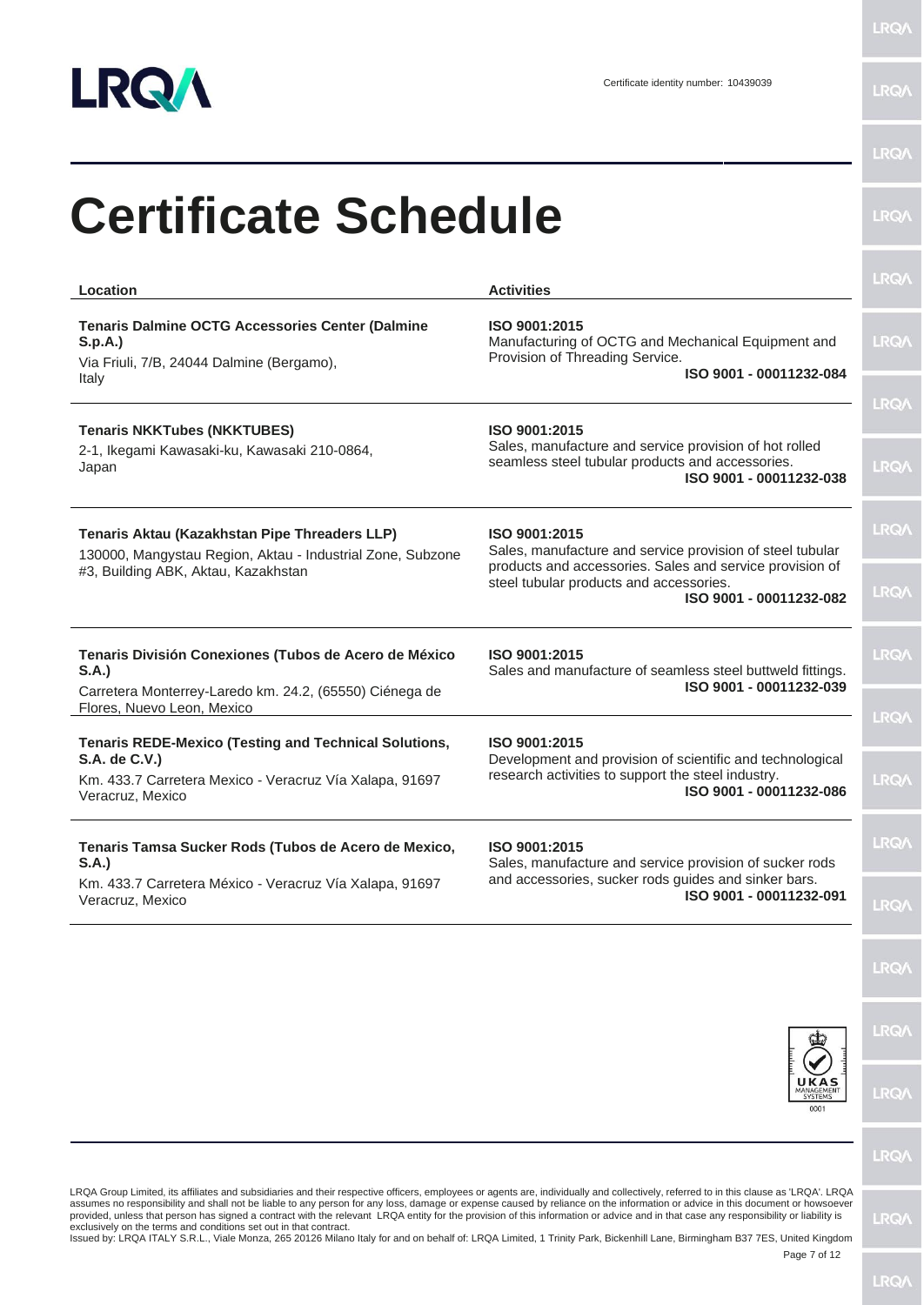

LRQ/\

|                                                                                                                                                                                                                                                                                                                                                                                                                                                                                                                                                                                                                                                                                                                                                                                                                  |                                                                                                                                                                              | <b>LRQA</b> |
|------------------------------------------------------------------------------------------------------------------------------------------------------------------------------------------------------------------------------------------------------------------------------------------------------------------------------------------------------------------------------------------------------------------------------------------------------------------------------------------------------------------------------------------------------------------------------------------------------------------------------------------------------------------------------------------------------------------------------------------------------------------------------------------------------------------|------------------------------------------------------------------------------------------------------------------------------------------------------------------------------|-------------|
| <b>Certificate Schedule</b>                                                                                                                                                                                                                                                                                                                                                                                                                                                                                                                                                                                                                                                                                                                                                                                      |                                                                                                                                                                              | <b>LRQA</b> |
| Location                                                                                                                                                                                                                                                                                                                                                                                                                                                                                                                                                                                                                                                                                                                                                                                                         | <b>Activities</b>                                                                                                                                                            | <b>LRQA</b> |
| Tenaris Tamsa (Tubos de Acero de México, S.A.<br>Km. 433.7 Carretera México - Veracruz Vía Xalapa, 91697<br>Veracruz, Mexico                                                                                                                                                                                                                                                                                                                                                                                                                                                                                                                                                                                                                                                                                     | ISO 9001:2015<br>Sales, manufacture and service provision of steel bars, hot<br>rolled and cold drawn seamless steel tubular products and<br>accessories and end protectors. | <b>LRQA</b> |
|                                                                                                                                                                                                                                                                                                                                                                                                                                                                                                                                                                                                                                                                                                                                                                                                                  | ISO 9001 - 00011232-010                                                                                                                                                      | <b>LRQA</b> |
| <b>Tenaris Onne (Tenaris Global Services Nigeria Ltd)</b><br>Oil and Gas Freezone - Federal Lighter Terminal, Onne/Port<br>Harcourt - Rivers State, Nigeria                                                                                                                                                                                                                                                                                                                                                                                                                                                                                                                                                                                                                                                      | ISO 9001:2015<br>Sales, manufacture and service provision of steel tubular<br>products and accessories.                                                                      | <b>LRQA</b> |
|                                                                                                                                                                                                                                                                                                                                                                                                                                                                                                                                                                                                                                                                                                                                                                                                                  | ISO 9001 - 00011232-019                                                                                                                                                      | <b>LRQA</b> |
| <b>Tenaris Stavanger (Tenaris Global Services Norway AS)</b>                                                                                                                                                                                                                                                                                                                                                                                                                                                                                                                                                                                                                                                                                                                                                     | ISO 9001:2015<br>Sales, service provision and storage of tubular products                                                                                                    |             |
| Kanalsletta 3, 4033 Stavanger, Norway                                                                                                                                                                                                                                                                                                                                                                                                                                                                                                                                                                                                                                                                                                                                                                            | and accessories.<br>ISO 9001 - 00011232-015                                                                                                                                  | <b>LRQA</b> |
| Tenaris Calarasi (S.C. Silcotub S.A.)<br>162 Prelungirea Bucuresti Road, 910153 Calarasi County,<br>Romania                                                                                                                                                                                                                                                                                                                                                                                                                                                                                                                                                                                                                                                                                                      | ISO 9001:2015<br>Sale and manufacture of steel bars.<br>ISO 9001 - 00011232-044                                                                                              | <b>LRQA</b> |
|                                                                                                                                                                                                                                                                                                                                                                                                                                                                                                                                                                                                                                                                                                                                                                                                                  |                                                                                                                                                                              | <b>LRQA</b> |
| Tenaris Campina Sucker Rods (S.C. Silcotub S.A.)<br>1 Orizontului Street, 105600 Campina - Prahova County,<br>Romania                                                                                                                                                                                                                                                                                                                                                                                                                                                                                                                                                                                                                                                                                            | ISO 9001:2015<br>Manufacture of steel welded tubular products (including<br>coating application) and induction bends.<br>ISO 9001 - 00011232-074                             | <b>LRQA</b> |
| Tenaris Silcotub (S.C. Silcotub S.A.)<br>93 Mihai Viteazu Blv, 450131 Zalau - Salaj County, Romania                                                                                                                                                                                                                                                                                                                                                                                                                                                                                                                                                                                                                                                                                                              | ISO 9001:2015<br>Sales, manufacture and service provision of hot rolled and                                                                                                  | <b>LRQ/</b> |
|                                                                                                                                                                                                                                                                                                                                                                                                                                                                                                                                                                                                                                                                                                                                                                                                                  | cold drawn seamless steel tubular products and<br>accessories.<br>ISO 9001 - 00011232-042                                                                                    | <b>LRQA</b> |
|                                                                                                                                                                                                                                                                                                                                                                                                                                                                                                                                                                                                                                                                                                                                                                                                                  |                                                                                                                                                                              | <b>LRQA</b> |
|                                                                                                                                                                                                                                                                                                                                                                                                                                                                                                                                                                                                                                                                                                                                                                                                                  |                                                                                                                                                                              | <b>LRQA</b> |
|                                                                                                                                                                                                                                                                                                                                                                                                                                                                                                                                                                                                                                                                                                                                                                                                                  | 0001                                                                                                                                                                         | <b>LRQA</b> |
|                                                                                                                                                                                                                                                                                                                                                                                                                                                                                                                                                                                                                                                                                                                                                                                                                  |                                                                                                                                                                              | <b>LRQA</b> |
| LRQA Group Limited, its affiliates and subsidiaries and their respective officers, employees or agents are, individually and collectively, referred to in this clause as 'LRQA'. LRQA<br>assumes no responsibility and shall not be liable to any person for any loss, damage or expense caused by reliance on the information or advice in this document or howsoever<br>provided, unless that person has signed a contract with the relevant LRQA entity for the provision of this information or advice and in that case any responsibility or liability is<br>exclusively on the terms and conditions set out in that contract.<br>Issued by: LRQA ITALY S.R.L., Viale Monza, 265 20126 Milano Italy for and on behalf of: LRQA Limited, 1 Trinity Park, Bickenhill Lane, Birmingham B37 7ES, United Kingdom | Page 8 of 12                                                                                                                                                                 | <b>LRQA</b> |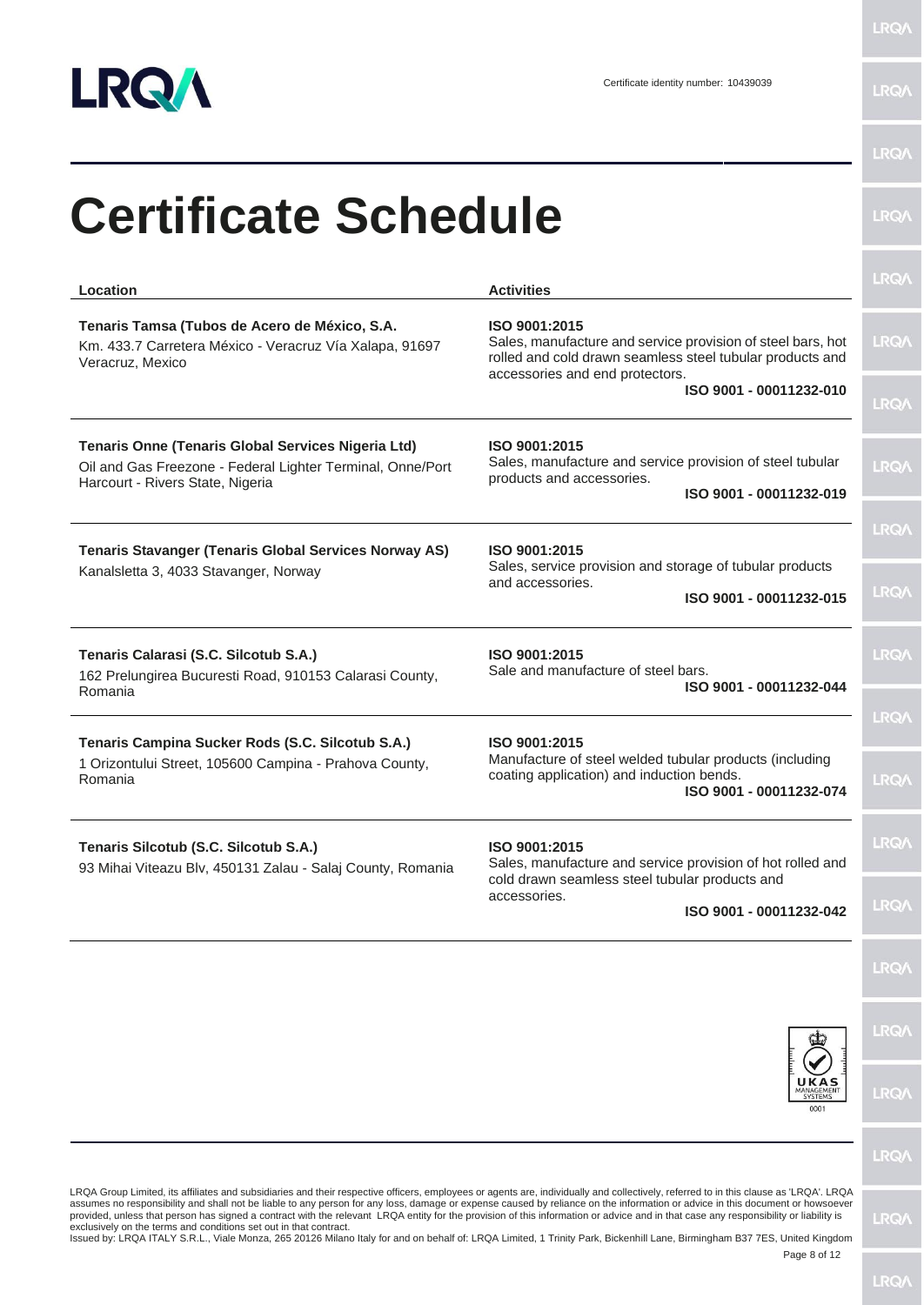

| <b>Certificate Schedule</b>                                                                                                                                         |                                                                                                                                                    | <b>LRQA</b>                |
|---------------------------------------------------------------------------------------------------------------------------------------------------------------------|----------------------------------------------------------------------------------------------------------------------------------------------------|----------------------------|
| Location                                                                                                                                                            | <b>Activities</b>                                                                                                                                  | <b>LRQA</b>                |
| Tenaris Dammam (Tenaris Saudi Arabia Ltd)<br>2nd Industrial City - PO BOX 12441, Dammam - Eastern<br>Province, 31473, Saudi Arabia                                  | ISO 9001:2015<br>Sales and service provision of steel tubular products and<br>accessories.<br>ISO 9001 - 00011232-067                              | <b>LRQA</b>                |
| Tenaris Saudi Steel Pipes (Saudi Steel Pipe Co.)<br>2nd Industrial City, Dammam - Eastern Province,<br>31463, Saudi Arabia                                          | ISO 9001:2015<br>Manufacture of steel welded tubular products (including<br>coating application) and induction bends.<br>ISO 9001 - 00011232-101   | <b>LRQA</b><br><b>LRQA</b> |
| <b>Tenaris Aberdeen (Tenaris Global Services (UK) Limited)</b><br>Minto Avenue, Altens Industrial Estate, Aberdeen - Scotland,<br>AB12 3JZ, United Kingdom          | ISO 9001:2015<br>Sales, manufacture and service provision of steel tubular<br>products and accessories.                                            | <b>LRQA</b>                |
| <b>Tenaris Badentoy (Tenaris Global Services (UK) Limited)</b><br>Badentoy Crescent, Badentoy Industrial Estate, Portlethen -<br>Aberdeen, AB12 4YD, United Kingdom | ISO 9001 - 00011232-036<br>ISO 9001:2015<br>Service provision and storage of steel tubular products and<br>accessories.<br>ISO 9001 - 00011232-098 | <b>LRQA</b><br><b>LRQA</b> |
| <b>Tenaris Bakersfield (Hydril Company)</b><br>3237 Patton Way, Bakersfield, CA, 93308-5717,<br><b>United States</b>                                                | ISO 9001:2015<br>Manufacture and service provision of steel tubular<br>products and accessories.<br>ISO 9001 - 00011232-062                        | <b>LRQA</b><br><b>LRQA</b> |
| Tenaris Bay City (Tenaris Bay City Inc.)<br>7960 SH 35, Bay City, TX, 77414, United States                                                                          | ISO 9001:2015<br>Manufacture and Service provision of hot rolled seamless<br>steel tubular products.<br>ISO 9001 - 00011232-088                    | <b>LRQA</b><br><b>LRQA</b> |
|                                                                                                                                                                     |                                                                                                                                                    | <b>LRQA</b>                |
|                                                                                                                                                                     |                                                                                                                                                    | <b>LRQA</b>                |
|                                                                                                                                                                     | <b>MANAGEMEN</b><br><b>SYSTEMS</b><br>0001                                                                                                         | <b>LRQA</b>                |
|                                                                                                                                                                     |                                                                                                                                                    | <b>LRQA</b>                |

provided, unless that person has signed a contract with the relevant LRQA entity for the provision of this information or advice and in that case any responsibility or liability is<br>exclusively on the terms and conditions s

Page 9 of 12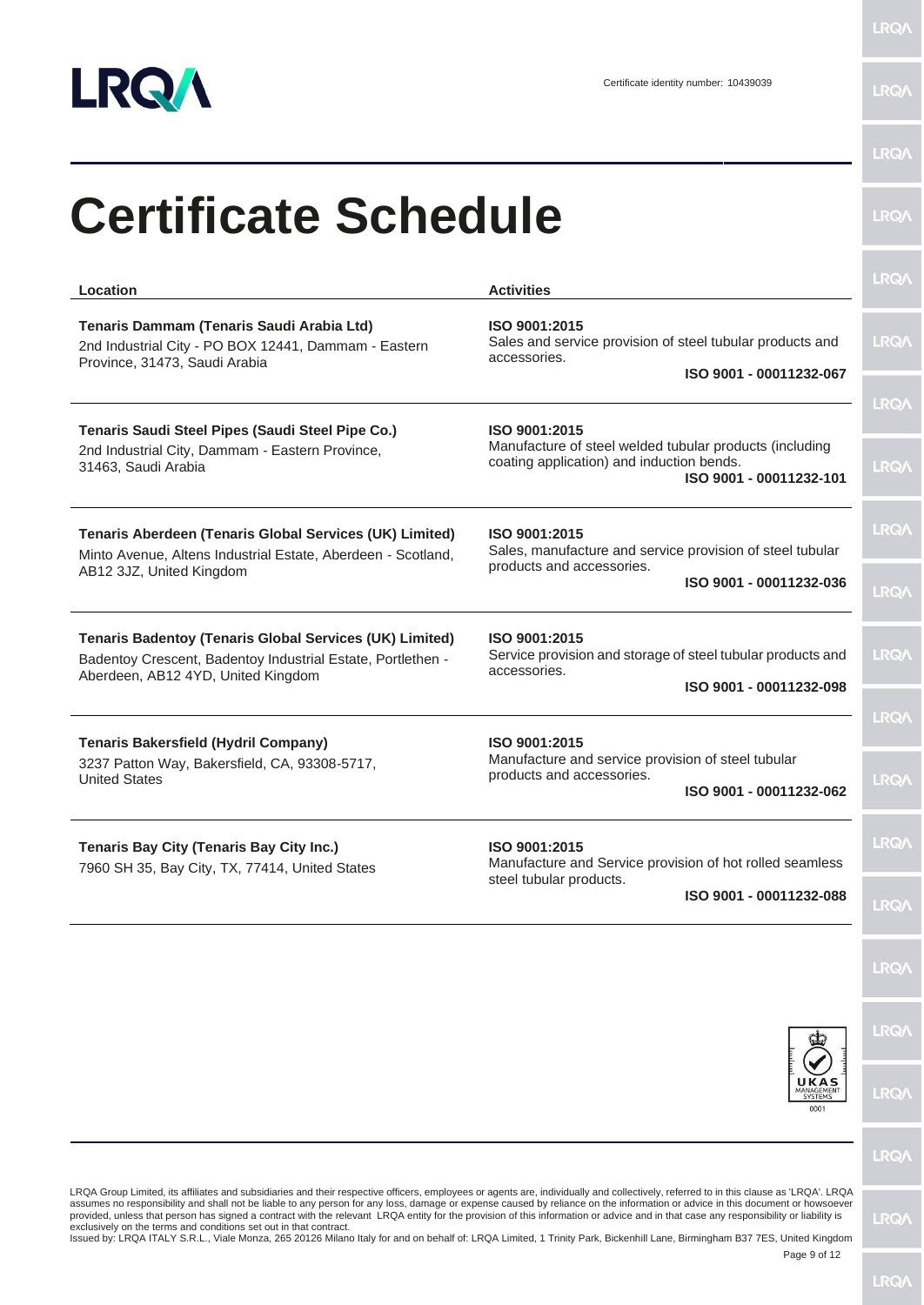

| <b>Certificate Schedule</b>                                                                                                                    |                                                                                                                              | <b>LRQA</b>                |
|------------------------------------------------------------------------------------------------------------------------------------------------|------------------------------------------------------------------------------------------------------------------------------|----------------------------|
| Location                                                                                                                                       | <b>Activities</b>                                                                                                            | <b>LRQA</b>                |
| <b>Tenaris Hickman (Maverick Tube Corporation)</b><br>5010 North County Rd 967, Blytheville, AR,<br>72315, United States                       | ISO 9001:2015<br>Manufacture (including coating application) of steel welded<br>tubular products.<br>ISO 9001 - 00011232-055 | <b>LRQA</b>                |
| <b>Tenaris Conroe (Maverick Tube Corporation)</b><br>699 FM Road 3083, Conroe, TX, 77301,<br><b>United States</b>                              | ISO 9001:2015<br>Manufacture of Welded Line Pipe, Casing and Tubing.<br>ISO 9001 - 00011232-099                              | <b>LRQA</b><br><b>LRQA</b> |
| Tenaris Rods (USA) Inc.<br>188 FM3083, Conroe, TX, 77301, United States                                                                        | ISO 9001:2015<br>Manufacture and service provision of sucker rods and<br>accessories.<br>ISO 9001 - 00011232-100             | <b>LRQA</b>                |
| <b>Tenaris Houston (Tenaris Global Services (USA)</b><br>Corporation)<br>2200 West Loop South, Suite 800, Houston, TX,<br>77027, United States | ISO 9001:2015<br>Sales and service provision of steel tubular products and<br>accessories.<br>ISO 9001 - 00011232-026        | <b>LRQA</b><br><b>LRQA</b> |
| Tenaris Downhole Center (Tenaris Coiled Tubes, LLC)<br>8615 East Sam Houston Parkway North, Houston, TX, 77044,<br><b>United States</b>        | ISO 9001:2015<br>Sales, manufacture and services provision of coiled<br>tubular products.<br>ISO 9001 - 00011232-064         | <b>LRQA</b><br><b>LRQA</b> |
| <b>Tenaris McCarty (Hydril Company)</b><br>302 McCarty Drive, Houston, TX, 77029,<br><b>United States</b>                                      | ISO 9001:2015<br>Manufacture and service provision of steel tubular<br>products and accessories.<br>ISO 9001 - 00011232-040  | <b>LRQA</b>                |
|                                                                                                                                                |                                                                                                                              | <b>LRQA</b><br><b>LRQA</b> |
|                                                                                                                                                |                                                                                                                              | <b>LRQA</b>                |
|                                                                                                                                                | UKAS<br>MANAGEMENT<br>0001                                                                                                   | <b>LRQA</b>                |
|                                                                                                                                                |                                                                                                                              | <b>LRQA</b>                |

exclusively on the terms and conditions set out in that contract.<br>Issued by: LRQA ITALY S.R.L., Viale Monza, 265 20126 Milano Italy for and on behalf of: LRQA Limited, 1 Trinity Park, Bickenhill Lane, Birmingham B37 7ES, U

Page 10 of 12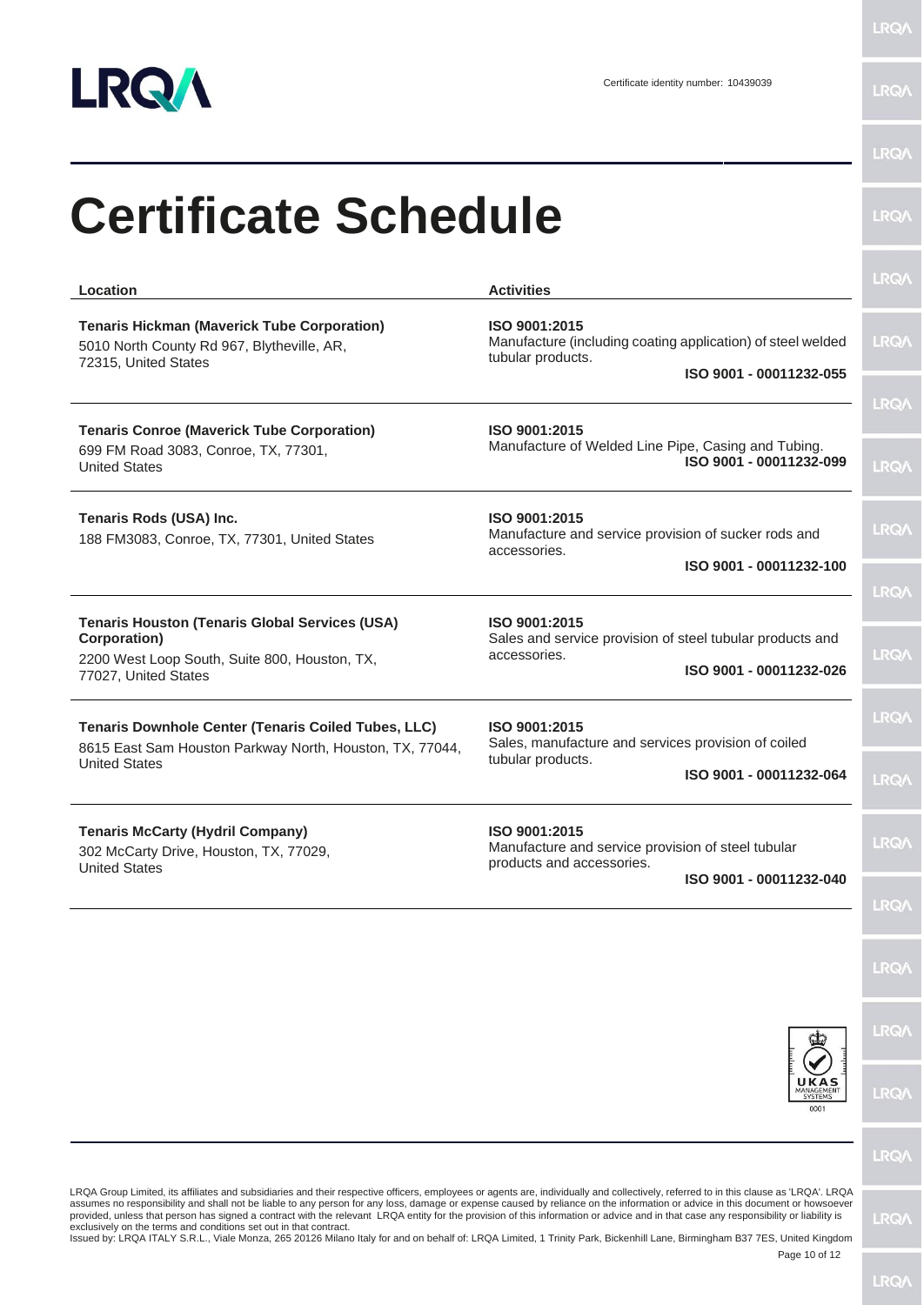

| <b>Certificate Schedule</b>                                                                                                              |                                                                                                                              | LRQ/        |
|------------------------------------------------------------------------------------------------------------------------------------------|------------------------------------------------------------------------------------------------------------------------------|-------------|
| Location                                                                                                                                 | <b>Activities</b>                                                                                                            | <b>LRQA</b> |
| Tenaris Subsea Center (Tenaris Coiled Tubes, LLC)<br>8762 Clay Road, Houston, TX, 77080,<br><b>United States</b>                         | ISO 9001:2015<br>Sales, manufacture and services provision of steel coiled<br>tubing.<br>ISO 9001 - 00011232-065             | <b>LRQA</b> |
|                                                                                                                                          |                                                                                                                              | <b>LRQA</b> |
| <b>Tenaris Brookfield (Hydril Company)</b><br>6880 Parkway Dr, Brookfield Township, OH,<br>44403, United States                          | ISO 9001:2015<br>Manufacture and service provision of steel tubular<br>products and accessories.<br>ISO 9001 -- 00011232-103 | <b>LRQA</b> |
| Tenaris - Ambridge (IPSCO Koppel Tubulars LLC)<br>2225 Duss Avenue, Ambridge, PA, 15003,<br><b>United States</b>                         | ISO 9001:2015<br>Manufacturer of steel tubular products.<br>ISO 9001 - 00011232-104                                          | LRQ/        |
|                                                                                                                                          |                                                                                                                              | <b>LRQA</b> |
| Tenaris - Baytown (IPSCO Koppel Tubulars LLC)<br>2600 E Grand Parkway S, Baytown, TX, 77523,<br><b>United States</b>                     | ISO 9001:2015<br>Manufacturer of steel tubular products.<br>ISO 9001 - 00011232-105                                          | <b>LRQA</b> |
| Tenaris - Koppel (IPSCO Koppel Tubulars LLC)<br>6403 6th Ave, Beaver Falls, Koppel, PA, 16136,<br><b>United States</b>                   | ISO 9001:2015<br>Manufacture of Steel Billets.<br>ISO 9001 - 00011232-106                                                    | <b>LRQA</b> |
| Tenaris Montevideo (Tenaris Global Services S.A.)                                                                                        | ISO 9001:2015                                                                                                                | <b>LRQA</b> |
| Luis A. de Herrera 1248 Edificio Plaza - World Trade Center.<br>11300 Montevideo, Uruguay                                                | Order documentation and logistic management for<br>distribution of steel pipes and accessories.<br>ISO 9001 - 00011232-041   | <b>LRQA</b> |
| Tenaris Global Services Venezuela (Socominter S.A.)<br>Av. La Estancia Edificio La General 9th floor,<br>1061 Chuao - Caracas, Venezuela | ISO 9001:2015<br>Sales, service provision and storage of steel tubular<br>products and accessories.                          | <b>LRQ/</b> |
|                                                                                                                                          | ISO 9001 - 00011232-069                                                                                                      | <b>LRQA</b> |
|                                                                                                                                          |                                                                                                                              | <b>LRQA</b> |
|                                                                                                                                          | UKAS<br>MANAGEMENT<br>0001                                                                                                   | <b>LRQA</b> |
|                                                                                                                                          |                                                                                                                              | <b>LRQ/</b> |

co, United Kingdom<br>Page 11 of 12